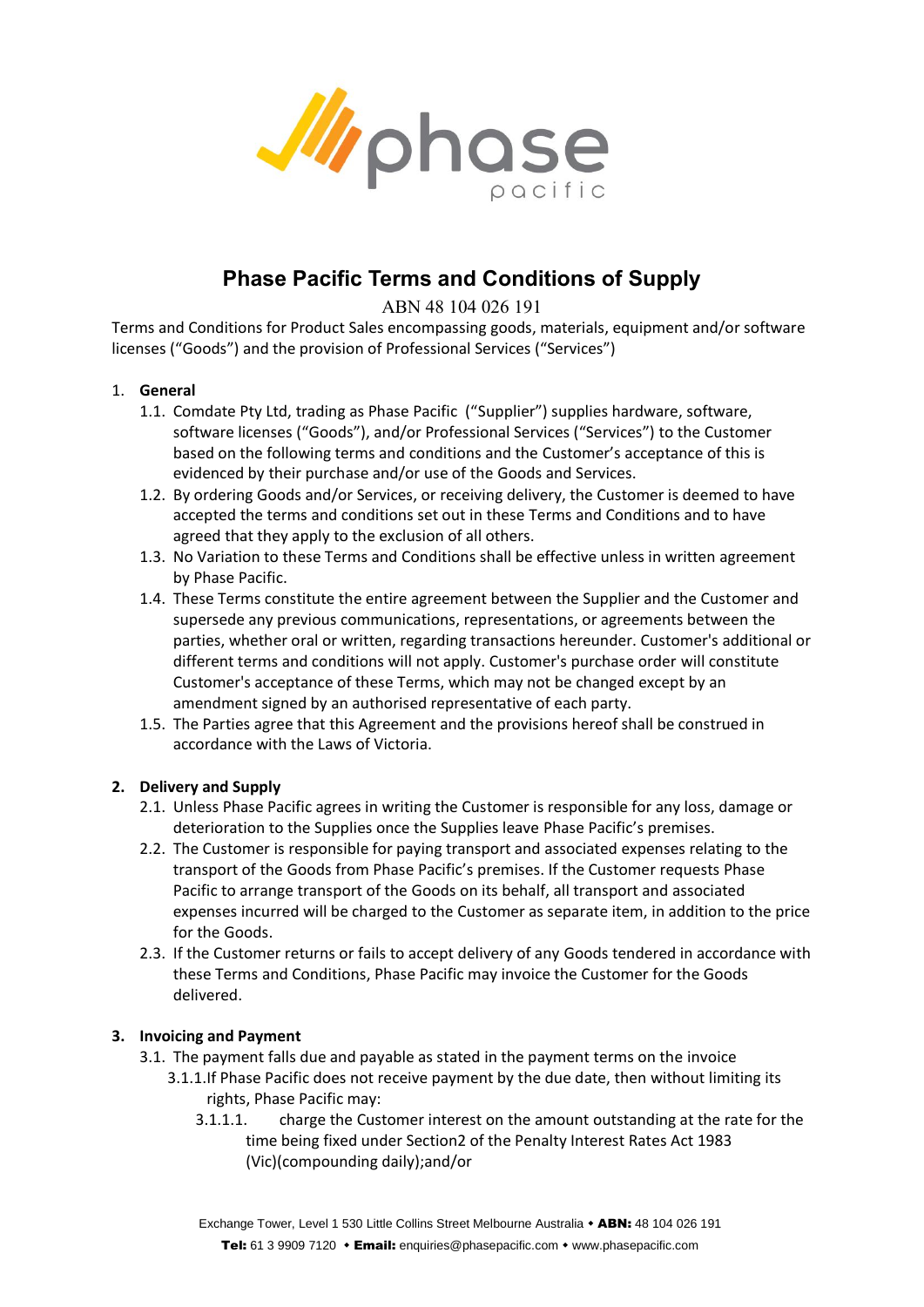

- 3.1.1.2. by written notice to the Customer, suspend the provision of any further Goods and Services, until the Customer has paid the outstanding amount, interest and any amount payable.
- 3.1.1.3. retain any amount received from the Customer on account of the Goods and Services; and
- 3.1.1.4. retain or resell any particular Goods.

# **4. Supply of Software and Software Licenses**

- 4.1. The Customer agrees that its use by an authorised user of any licensed product provided by Phase Pacific will be governed by our supplier's **End User License and Maintenance Agreement (EULM) and Services Agreement.** The customer agrees that it will be bound by the terms of our suppliers EULM and Services Agreement. Phase Pacific can provide a copy of the suppliers EULM upon request by the customer.
- 4.2. "Licensed Product" means the specific products (including hosted products designated as "Subscription Services" in the Purchasing Agreement) provided by Phase Pacific and listed in a Purchasing Agreement and (a) all related Documentation, and (b) all updates (including Licensed Product Updates), modifications and maintenance services provided to Customer.
- 4.3. "Authorized User" means a Customer's, and its Affiliate's employees or authorized contractors: (a) whose duties require access to or use of the Licensed Product or Confidential Information for the benefit of that party; and (b) whose legal obligations to protect confidential and proprietary information require protection of the Licensed Product and Confidential Information to at least the same extent as set out in this Agreement.
- 4.4. Subject to the customer's compliance with this Agreement, Phase Pacific grants the customer a nonexclusive, non-transferable license, solely during the license term and in the Territory set out in the applicable Purchasing Agreement, to (a) use and operate the Licensed Product to the extent permitted by Customer's payment of applicable fees, and solely for the intended purpose of the software license.

#### **5. Ownership of the Products**

- 5.1. Passes to the customer only when all the products in that delivery are paid for in full.
- 5.2. Risk in the Goods shall pass to the Customer on delivery.
- 5.3. Delivery shall occur upon physical delivery to the customer if the goods are hardware or in the case of software only when licenses and software are delivered to the customer via appropriate electronic means.
- 5.4. Software Licenses, which are subscription based are only usable by the customer for the term of the subscription (see 4.4).

#### 6. **Returns**

- 6.1. The Customer must notify the Supplier in writing of Goods they wish to return and await the Supplier agreement for the goods to be returned. The value of goods will only be credited to the Customer's account if the goods are returned in the same condition as delivered to the Customer initially and received by the Supplier within 14 days from the initial delivery.
- 6.2. Returns do not apply to software whether perpetual or subscription based.